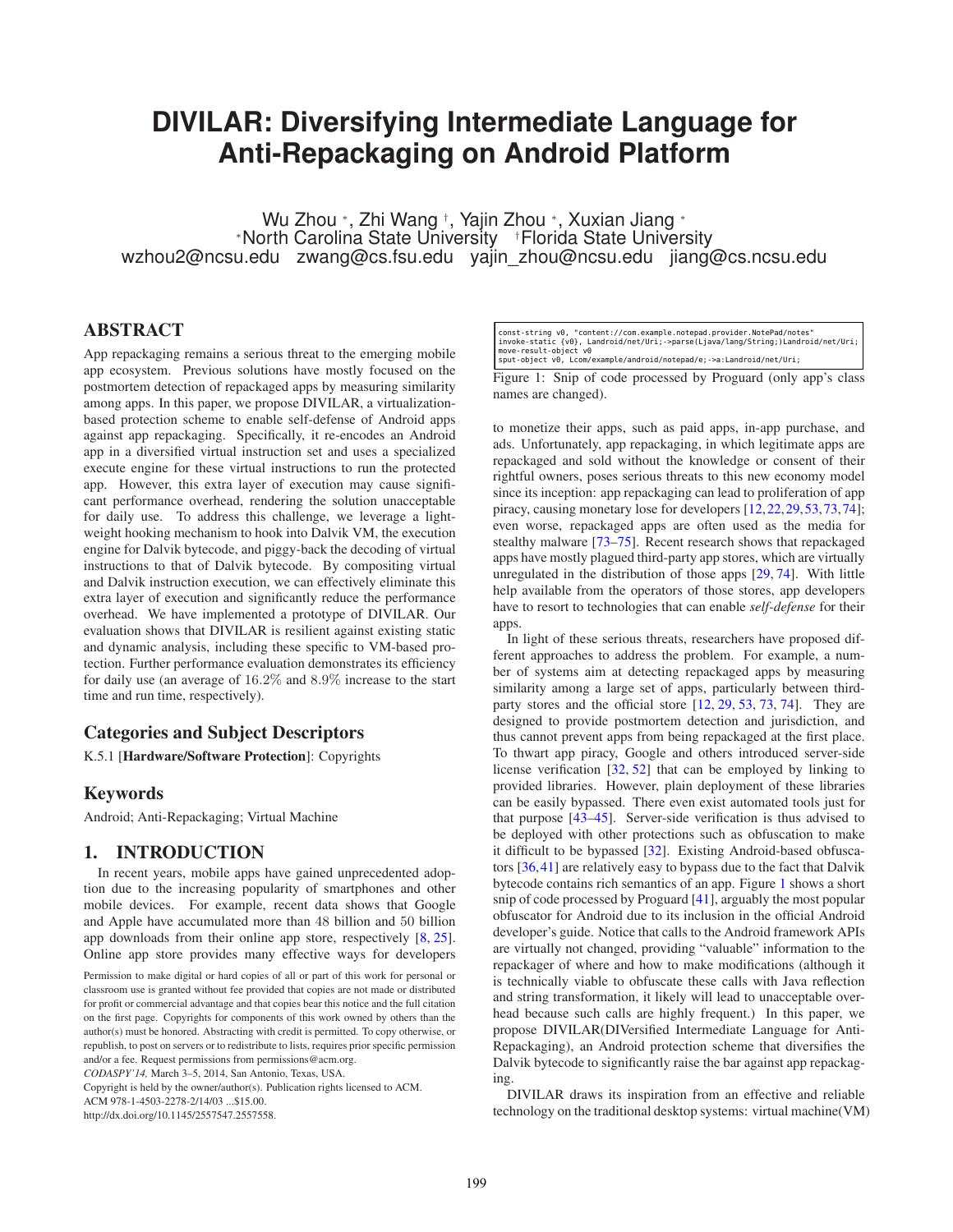based protection, in which the target binary is re-encoded in a randomized virtual instruction set and packed together with a specialized interpreter for the instruction set. At run-time, the interpreter translates and executes the protected app (for brevity, we call it the guest app). By encoding the guest app in an unknown instruction set, VM-based protection immediately disables existing tools that expect the original instruction set as input. It thus becomes necessary for the attackers to first reverse-engineer the VM interpreter in order to recover and manipulate the guest app. However, an interpreter could be implemented in a highly convoluted and obscure way. For example, the original QEMU (before TCG) [\[6\]](#page-9-0) demonstrates how complicated a *benign* emulator (a type of virtualization) could be. Moreover, virtual instructions can be readily randomized and customized for individual software (or software revisions), further increasing the reverse-engineering efforts. As such, VM-based protection has been successfully applied by both malware authors and developers to protect their "intellectual property" from being analyzed and reverse-engineered [\[21,](#page-10-10) [46,](#page-10-11) [61,](#page-11-5) [62,](#page-11-6) [65\]](#page-11-7).

Successful deployments of VM-based protection have been largely limited to native binaries, but not for managed code such as Java Bytecode or Microsoft Intermediate Language (MSIL) [\[21,](#page-10-10) [46,](#page-10-11) [61,](#page-11-5) [62,](#page-11-6) [65\]](#page-11-7): performance overhead caused by the extra layer of instruction interpretation is prohibitive for an interpreter in the managed code, but has little effect over a native interpreter. A native interpreter not only executes faster (because it is executed natively), but also can employ mature technologies such as fast binary translation [\[4\]](#page-9-1) and just-in-time compilation [\[40\]](#page-10-12) to improve performance. In contrast, managed code already requires a layer of interpretation/translation. The additional layer of execution can further significantly slow down the system. For example, Proteus [\[2\]](#page-9-2), a VM-based protection system designed for MSIL, reports from  $50\times$  to  $3500\times$  performance overhead. Such an overhead is even more prohibitive on a mobile platform due to its limited computation power and battery life.

To address this challenge, we observe that Android already has a mature and efficient interpreter for its apps, Dalvik VM. Dalvik VM is loaded as a native library into each app's address space, which is shared with the app's own native libraries. The latter thus can freely access and manipulate Dalvik VM at run-time. DIVILAR leverages this accessibility to dynamically hook into Dalvik VM and decode the virtual instructions right before they are loaded for execution. By doing so, the interpreter for the virtual instructions is merged into the existing execution engine of Dalvik bytecode. This not only significantly reduces overhead of the extra layer of execution, but also allows DIVILAR to be much harder to reverse-engineer: compared to interpreters implemented in managed code [\[2\]](#page-9-2), DIVILAR's interpreter is implemented as a native binary. Therefore, many coding/obfuscation techniques not available to managed code (e.g., direct memory manipulation) can be employed and a large body of existing obfuscation tools can be directly applied to it.

We have implemented a prototype of DIVILAR. It accepts an Android app as input, transforms its Dalvik bytecode into a randomly generated intermediate language, and wraps the resulting binary together with a lightweight virtual instruction interpreter. DIVILAR is intended to be used by app developers at the last stage of development before releasing the app into public online app stores. DIVILAR-protected apps need no special treatment from Android or the app store. They can be released, installed, and executed in the same way as normal Android apps. Our evaluation demonstrates that DIVILAR is robust against common countermeasures, including existing static and dynamic analysis,

and even these specific to VM-based protection. DIVILAR also has a small and acceptable performance overhead with an average of 16% increase to app start time and 8.9% to run time.

In summary, this paper makes the following contributions:

- First, we propose a diversified virtualization-based protection for Android to thwart app repackaging. DIVILARprotected apps are compatible with the existing Android ecosystem. To the best of our knowledge, it is the first VMbase protection system for Android.
- Second, we design a lightweight in-app hooking mechanism for DIVILAR's interpreter to composite virtual instruction and Dalvik bytecode execution. Evaluation shows that our prototype interpreter is robust and incurs small performance overhead.
- Third, we have implemented a prototype of DIVILAR. Our evaluation demonstrates that DIVILAR is effective against common countermeasures, including static analysis, dynamic analysis, and particularly these specific to VM-based protection or obfuscation.

The rest of the paper is organized as the follows: we give background information and state the app repackaging problem in Section [2,](#page-1-0) and describe the DIVILAR design and implementation in Section [3](#page-2-0) and Section [4,](#page-5-0) respectively. After that, we present the robustness analysis and evaluate its performance in Section [5.](#page-5-1) In Section [6,](#page-8-0) we discuss the system's limitations and suggest some possible improvements. Lastly, we present related work in Section [7](#page-9-3) and conclude the paper in Section [8.](#page-9-4)

## <span id="page-1-0"></span>2. PROBLEM STATEMENT

In this section, we introduce key concepts of Dalvik VM, the execution engine for Android apps, and the widespread issue of app repackaging in the Android platform.

# 2.1 Android App and Dalvik VM

Most Android apps are written in the Java programming language with some components optionally implemented as native libraries. At compiling time, the Java source code is compiled into Dalvik bytecode, which are then assembled into a single Dalvik executable (the .dex file). Each Android app can optionally load native libraries and interact with them through the JNI interface [\[14\]](#page-10-13). To release an app, all files of the app are compressed into an apk file that is subsequently signed with the developer's private key. The developer's key is usually self-certified without involvement of a central certificate authority. The signature of an app therefore cannot be used as an indication of trustworthiness of the developer, or that the signer is the rightful owner of the app. Instead, Android security model uses the signature to safely allow apps of the same developer to share certain privileges.

Android apps are executed by Dalvik VM, a register-based Java virtual machine designed by Google. Figure [2](#page-2-1) shows the highlevel architecture of Dalvik VM. There are two major components: class loader and execution engine. Class loader is responsible for loading Dalvik classes for execution. Specifically, when a new class needs to be executed, class loader reads its definition from either the app's dex file which contains all the classes of the app, or from system libraries. The class definition includes information such as fields, methods, and bytecode for each method (except abstract method). For safety, class loader needs to perform a fairly complicated verification to make sure the class is well-formed and does not violate constrains set by the Java specification [\[42\]](#page-10-14).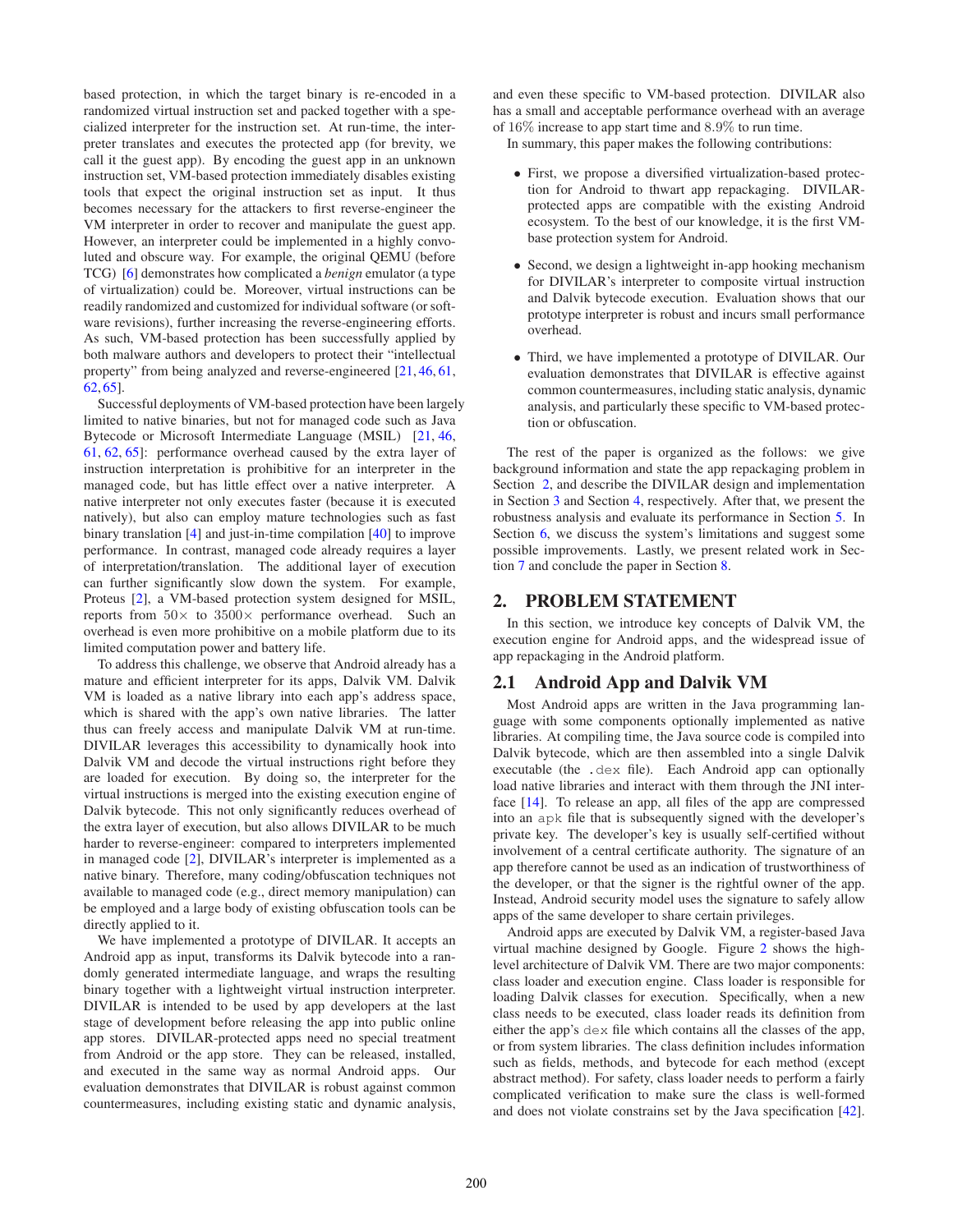<span id="page-2-1"></span>

Figure 2: Architecture of Dalvik Virtual Machine

Since DIVILAR uses a completely different instruction encoding than Dalvik bytecode, it is necessary for DIVILAR to bypass the verification of class loader.

Execution engine of Dalvik VM decodes and executes the bytecode of Java methods. Dalvik bytecode has a different encoding scheme than the standard Java bytecode: it is register-based (the standard Java bytecode is stack-based) and has variable lengths  $(1, 2, 3, \text{ or } 5 \text{ code units}, \text{ each code unit is } 16 \text{-bit}.$  For example, the add-int instruction has an opcode of 90h and three register operands encoded in 2 code units. By re-encoding an app in a virtual instruction set, DIVILAR will lead existing Android analysis tools (e.g., the baksmali disassembler [\[19\]](#page-10-15)) to misinterpret the instruction boundaries and thus fail to decode the instruction stream. The original implementation of Dalvik VM executes bytecode through opcode-dispatching, in which it fetches and decodes the bytecode into opcode and operands, and dispatches execution to the corresponding handler for the opcode. Recent versions of Dalvik VM speed up the execution by supporting just-in-time compilation, where frequently-executed bytecode is compiled into native code and executed natively.

Dalvik VM is shipped as a native library (libdym.so) and loaded into each app's address space, which it shares with other app-provided native libraries. The virtual instruction interpreter of DIVILAR is also a native library (libhook.so). At run-time, libhook.so hooks into Dalvik VM and manipulates its internal data structure for its own purposes.

## 2.2 App Repackaging in Android Platform

App repackaging has plagued the Android platform. For example, a recent survey of top 100 paid and free apps on the Android (and iOS) platform shows that most of these popular apps suffer from app repackaging [\[64\]](#page-11-8). App developers are also finding their apps pirated, leading to considerable revenue loss [\[16,](#page-10-16)[22,](#page-10-3)[60\]](#page-11-9). Even worse, researchers found that 86% of Android malware samples are distributed to their victims through repackaged apps [\[75\]](#page-11-3). A few reasons contribute to the proliferation of app repackaging in the Android platform: first, most Android apps are written in Java whose bytecode retains rich semantics of the apps. This makes Android apps relatively easy to understand and modify without source code. Second, as mentioned earlier, Android apps are signed with self-certified keys. The signature of an app does not establish integrity or ownership of the app. Third, Android apps can be distributed through non-official channels such as third-party app stores where virtually no regulation or vetting process exists. Android users are also free to install apps of unknown origin (e.g., downloaded off the web).

With the help of publicly-available tools such as smali/baksmali [\[19\]](#page-10-15), repackaging an Android app is straightforward: the attacker only needs to disassemble the app to locate points of modification. The modification can be as simple as changing the

ad client ID (in order to redirect ad revenues to the attacker) or as complicated as tweaking of internals of the app<sup>[1](#page-2-2)</sup>. After that, the attacker can reassemble the app and sign it with *his or her* own key. The repackaged app can now be distributed in (thirdparty) online app stores. This process is so well-defined that automated tools have been designed to repackage apps [\[70\]](#page-11-10). Given the easiness of this process, there is a pressing need to prevent app repackaging in the first place, in addition to the postmortem detection and jurisdiction [\[12,](#page-10-2)[29,](#page-10-4)[53,](#page-11-0)[72–](#page-11-11)[74\]](#page-11-2). To this end, DIVILAR applies the effective VM-based protection to Android apps. It aims to significantly increase the efforts needed to reverse-engineer and modify the app. By encoding apps in a different virtual instruction set, it immediately disables all existing tools that are based on Dalvik bytecode. The attacker has to reverse-engineer the DIVILAR execution engine for virtual instructions in order to manipulate the app.

## <span id="page-2-0"></span>3. DESIGN

# 3.1 DIVILAR Overview

DIVILAR aims at protecting Android apps from being repackaged by re-encoding them in a diversified virtual instruction set. We have three design goals for DIVILAR:

Robustness: although fundamentally it is an arms race, we expect DIVILAR to be robust against existing countermeasures, including commonly available static analysis, dynamic analysis, and these specific to VM-based protection. DIVILAR should also be architecturally flexible to accommodate new countermeasures.

Compatibility: DIVILAR-protected apps should be compatible with the current Android ecosystem. Specifically, the developers should be able to release their protected apps in the official Google play store or any third-party app stores, and users can download, install, and execute these apps just like normal apps. Compatibility is the key to the adoption of DIVILAR. Any requirements to change the Android framework will significantly limit the usability of such solutions.

Performance: DIVILAR introduces an extra layer of execution to managed code. With a straightforward design (e.g., implementing DIVILAR in the managed code), such a system will lead to prohibitive overhead [\[2\]](#page-9-2). Excessive performance overhead will render DIVILAR unsuitable for everyday use. As such, we design a lightweight hooking mechanism to merge virtual instruction execution into Dalvik VM to minimize its performance overhead.

Figure [3](#page-3-0) shows the overall architecture of DIVILAR. It has four components: virtual instruction selector, bytecode transformer, virtual instruction interpreter, and Apk packager. Virtual instruction selector decides a virtual instruction set and produces a transforming rules (and its inverse) to describe how to translate Dalvik bytecode into virtual instructions (and vice versa). These two rules are used by the second and third components to guide conversion between Dalvik and virtual instructions. Specifically, bytecode transformer applies the transforming rule to an Android app to convert its classes from Dalvik bytecode to the selected virtual instruction set. The interpreter is an execution engine for the virtual instruction set. It is customized by the inverse transforming rule so that it can reverse virtual instructions back to Dalvik bytecode. Moreover, the interpreter is a native library to be bundled together with the guest app. At run-time, it will be loaded into the app's address space to execute the guest app. The last component, apk packager, packs the guest app and its interpreter inside a shell

<span id="page-2-2"></span><sup>&</sup>lt;sup>1</sup>Java's late-binding makes this process considerably easier than native binary as symbols are dynamically resolved.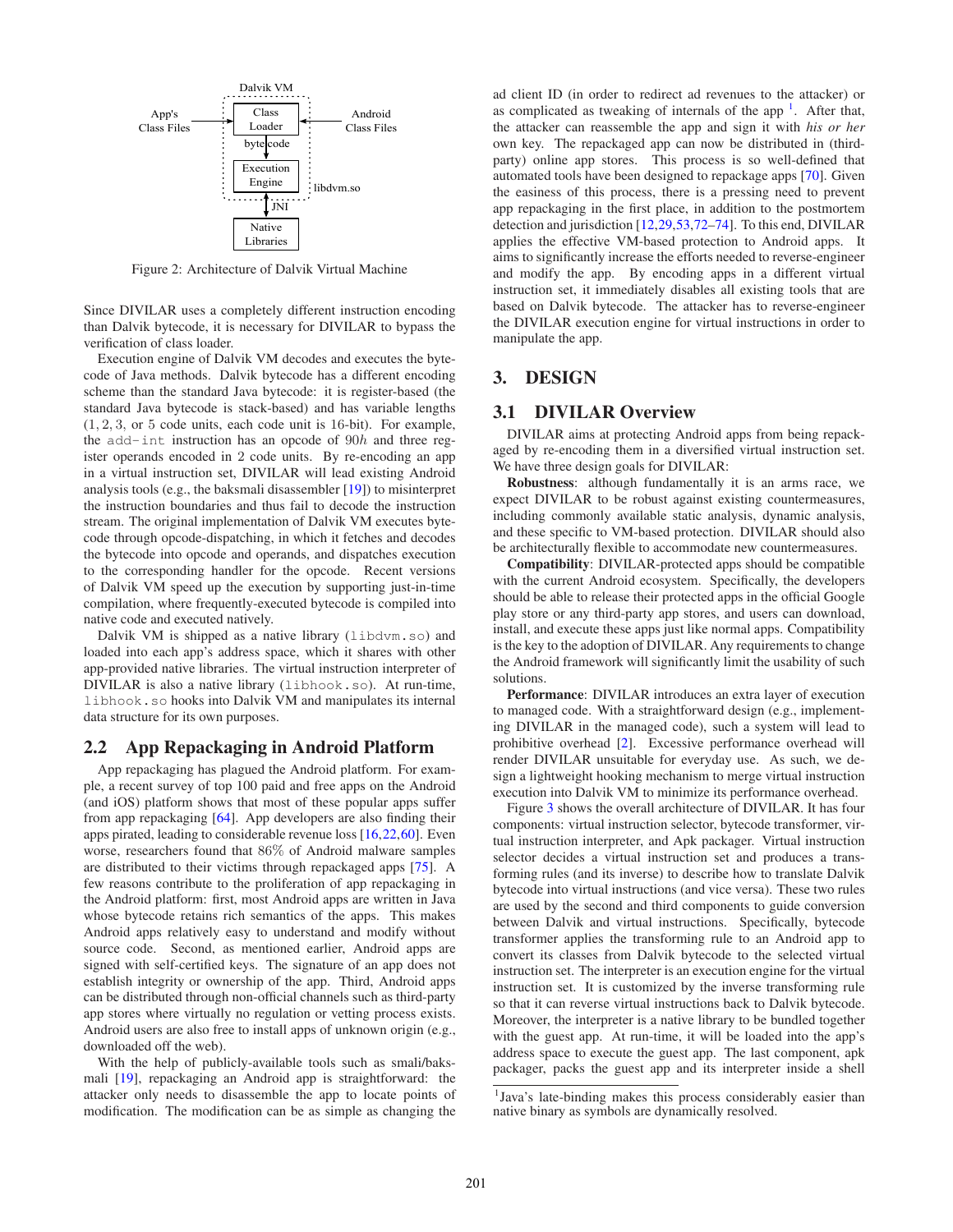<span id="page-3-0"></span>

app. The shell acts as a proxy for the guest app (it is needed because the guest app is no longer recognizable by Android.) It is responsible for preparing the running environment for the guest app such as loading the interpreter. The shell also creates a custom class loader for the guest app, and uses it to load the guest's classes for execution. From Android's point of view, the shell is a well-formed app, while the guest app and its interpreter are just resources loaded by the shell. As such, a DIVILAR-protected app can pass the verification and be released, downloaded, and installed in the same way as a regular app.

DIVILAR is architecturally flexible. Various components can have varying levels of design and implementation. For example, the selector defines the conversion between Dalvik bytecode and virtual instructions. It could use a straightforward one-on-one mapping or implement complicated transformation by mixing cryptography algorithms as long as the process is reversible. Similarly, the interpreter can decode virtual instructions in different granularity: one method at a time, one basic block at a time, or one instruction at a time. Different granularity leads to different tradeoff between performance (finer granularity has higher overhead) and information leakage (finer granularity leaks less information to an adversary who can monitor memory of the running app). In the rest of this section we will give more details about these four components of DIVILAR.

## <span id="page-3-2"></span>3.2 Virtual Instruction Selector

DIVILAR transforms an app encoded in Dalvik bytecode to that in a diversified virtual instruction set. Consequently, attackers are forced to first reverse-engineer virtual instructions as implemented by the interpreter, a native binary that can readily be obfuscated. In DIVILAR, each protected app is encoded in an unique set of virtual instructions decided by virtual instruction selector. The selector produces two rules: a transforming rule  $X$  to convert Dalvik bytecode to virtual instructions, and its inverse  $X'$  to reverse the process. DIVILAR does not pose any restrictions on the selector as long as the conversion is reversible. For example, it is possible to choose fixed or variable instruction length, apply different encoding scheme for opcodes and operands, or even use different styles of bytecode (stack-based v.s. register-based). Different choices of virtual instructions will affect DIVILAR's capability in resisting attacks that intend to reverse-engineer the interpreter.

<span id="page-3-1"></span>

| Dalvik        | Original | Target | Transforming          | Inverse               |
|---------------|----------|--------|-----------------------|-----------------------|
| bytecode      | opcode   | opcode | rule                  | rule                  |
| add-int       | 90       | 7101   | $90 \rightarrow 7101$ | $7101 \rightarrow 90$ |
| invoke-static | 71       | 3202   | $71 \rightarrow 3202$ | $3202 \rightarrow 71$ |
| if-eq         | 32       | 9003   | $32 \rightarrow 9003$ | $9003 \rightarrow 32$ |

Table 1: Example Mapping Rules for Opcode (in hex)

In our prototype, the selector is designed as a plugin of DIVI-LAR so that selectors with different levels of sophistication can be readily used and new selector can be created in response to unforeseen attacks. Our prototype implements a linear mapping between Dalvik opcode and virtual opcode. For easy of use by

the other modules, the selector generates two mapping rules  $X =$  $\{R_1, R_2, ..., R_n\}$  and its inverse X' to formally describe how to translate from and to the Dalvik bytecode. Specifically, each member of X defines how the original Dalvik bytecode is transformed into a randomized virtual instruction. Table [1](#page-3-1) gives some examples of the mappings for opcode. For example, Dalvik opcode 90h, an add-int instruction, will be replaced by a two-byte opcode 7101h. A tool that expects Dalvik bytecode will interpret this twobyte opcode as the invoke-static instruction (opcode 71h) with  $01h$  being the first byte of the operand  $[56]$ . Semantically, this "instruction" tries to invoke a static function (specified by 2 following bytes) with zero parameter. This mapping will also shift the instruction boundary around because  $90h$  (add-int) has 4 bytes while 71h (invoke-static) has 6 bytes instead. Our evaluation shows that even this linear mapping can disable existing dynamic and static analysis tools, including these specific to VMbased protection. The produced set of rules will be used in bytecode transformer and virtual instruction interpreter to guide conversion between Dalvik bytecode and virtual instructions.

## 3.3 Bytecode Transformer

Bytecode transformer converts an Android app (an apk file) encoded in Dalvik bytecode to the instruction set decided by the selector. It first extracts from the app its Dalvik executable file (classes.dex), which contains definitions of all the app's classes. The transformer then decomposes the dex file into a list of classes and further parses them into fields and methods. A method consists of a method prototype and its associated Dalvik bytecode. At this point, the transformer converts the Dalvik instructions (including its opcode and operands) into virtual instructions guided by the transforming rule X. For example, in our linear mapping rule, opcode 90h will be converted to 7101h, and opcode 71h will be converted to  $3202h$  and so on. As an example of more sophisticated transformation, our prototype also supports an opcode chaining mode in which (the first byte of) the last virtual opcode is xor'ed with the next Dalvik opcode to get the input to the transforming rule X. For example, if the last target virtual opcode is  $9003h$ (Table [1\)](#page-3-1) and the next Dalvik opcode is  $E1h$ . The input to X is  $71h(90h\oplus E1h)$ , and the target opcode will be  $3202h$ . Such small tweaks are effortless to implement but will make the interpreter harder to reverse-engineer. After transformation, the resulting classes will be re-assembled into a DIVILAR-executable file. This file will be packaged into the final app as a data asset to be loaded and executed by the interpreter, described in the next section.

## 3.4 Virtual Instruction Interpreter

Using virtualization to protect apps is in general an expensive operation. For example, even in the native  $x86$  mode, simple implementations could incur tens of times of overhead [\[17\]](#page-10-17). When an extra layer of virtualization is added to managed code, the performance simply becomes unacceptable for any real-world use [\[2\]](#page-9-2), especially for mobile platforms where computation power and battery life are severely limited. Most Android apps consist of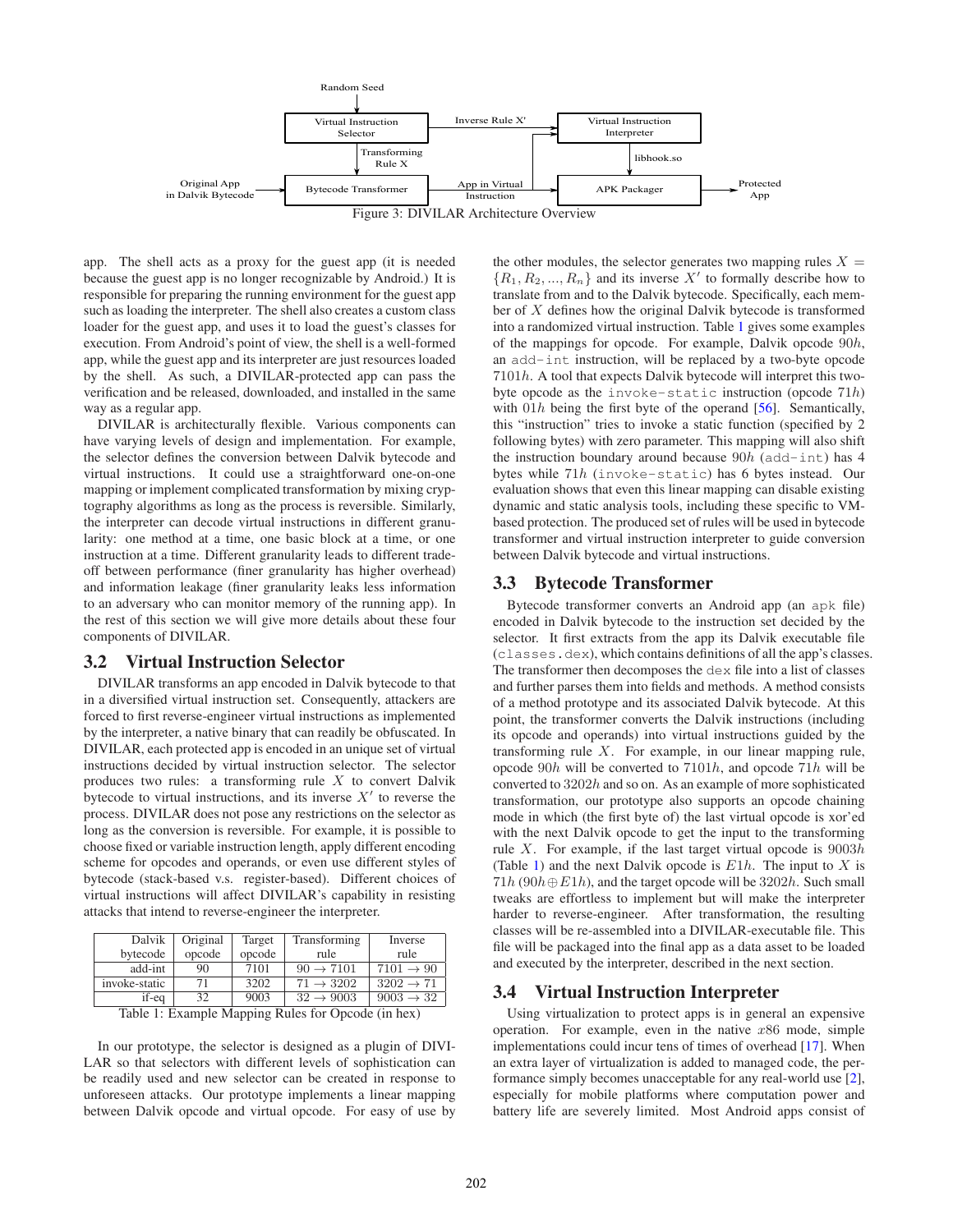<span id="page-4-2"></span><span id="page-4-1"></span>

Figure 5: Components of Dalvik VM

managed code and run on mobile devices such as smartphone or tablets. Therefore, it is critical for DIVILAR to minimize performance overhead. The overhead comes mainly from the extra layer of bytecode execution. Observing that Android already contains a mature execution engine for Dalvik bytecode (Dalvik VM), DIVILAR tackles this problem by merging its interpreter into Dalvik VM, thus eliminating one layer of execution. More specifically, Android provides a Java virtual machine called Dalvik VM to execute the bytecode of apps. Dalvik VM is a mature intermediate language execution engine with rich features such as just-in-time compilation. Over the years, Dalvik VM has gradually stabilized with few updates  $2$ . In Android, it is shipped as a native library (libdvm.so) and loaded into the address space of every Android app, where it co-exists with other user-supplied native libraries (Android apps are free to load native binaries.) There exist no security boundary to isolate them (Figure [2\)](#page-2-1). Therefore, it is feasible for DIVILAR to load its interpreter as a native library into the protected app, and manipulate Dalvik VM to piggy-back the execution of virtual instructions. The interpreter needs to be written in native code so it can directly operate on Dalvik VM's memory and issue system calls such as mprotect to change memory attributes.

To facilitate manipulation of Dalivk VM, DIVILAR provides a light-weight hooking mechanism (Figure [4\)](#page-4-1) similar to Detours [\[31\]](#page-10-18). In DIVILAR, hooking points are function calls whose functionality needs to be extended or intercepted (blx origFunc in the figure). The call instruction will be overwritten with another instruction to redirected control flow to a trampoline. The trampoline is a short sequence of ARM instructions. It first saves the current CPU states (caller-saved registers  $r_0 - r_4$  and the link register lr that contains the return address) to the stack, and loads the address of the extending function (tgt function in libhook.so) into one of the available registers  $(r_4)$  for execution. After  $\tau$  test returns, the trampoline calls the original function so the call's functionality can be maintained and augmented. Finally, the trampoline restores the CPU state and returns back to the call site. Alternatively, we can insert a detour at the beginning of the original function (instead of the call site) to hook the function. We choose the current design because it provides more fine-grained control over when and where to hook a function.

<span id="page-4-3"></span>

Figure 6: Architecture of Dalvik VM after DIVILAR loaded

With this light-weight hooking mechanism, DIVILAR can hook into Dalvik VM to intercept and modify its execution in order to composite execution of virtual instructions and Dalvik bytecode. Manipulation of VM states at run-time requires clear understanding of its internals and careful planning. Figure [5](#page-4-2) shows the major components of Dalvik VM: class loader and execution engine. Both components can operate on the shared run-time data such as method definitions and the heap. Execution engine has a number of components itself such as the bytecode interpreter (to execute bytecode), JIT compiler (to compile hot spots into native instructions), and class linker (to link classes from different Java libraries). Architecturally, DIVILAR can accommodate different designs of virtual instruction execution. For example, an implementation can provide a complete execution engine ( possibly based on the Dalvik VM source code) and totally bypass Dalvik VM. Our prototype implements a pre-execution decoding scheme. More specifically, it hooks into functions that execute a method and decodes the method by reversing the opcode and operand mapping before its execution. In addition to these functions, we also need to modify class loader (so it knows how to load the guest app) as well as the meta-data in the method area. Section [4](#page-5-0) contains details about our prototype. Figure [6](#page-4-3) shows the logical architecture of Dalvik VM after the interpreter (libhook.so) is loaded. In the figure, Libhook.so is responsible for the loading of the guest app's classes because these classes are encoded in virtual instructions and cannot pass the sanity check of Dalvik's class loader. DIVILAR's execution engine hooks into and leverages Dalvik's execute engine to run the app. Technically, the interpreter contains complete information required to recover the original app. It is thus important to prevent it from being reverse-engineered. To this end, various obfuscation technologies for native binaries can be readily applied to libhook.so, such as packer/unpacker [\[28,](#page-10-19) [48\]](#page-11-13).

## 3.5 APK Packager

One of our design goal for DIVILAR is compatibility so that DIVILAR-protected apps do not require special install-time processing or modifications to the Android framework. As such, APK packager, the last component of DIVILAR, wraps all components necessary to execute the guest app into a single shell app. The interpreter (libhook.so) and the guest app are both contained in the shell as data assets. The shell app is a simple wrapper of the guest app, synthesized by APK packager. From Android's point of view, the shell app *is* the main body of the final app. Therefore, it can pass the install-time and run-time verification by the Android system. The shell app inherits the permissions required by the guest app so it can execute the guest app with enough permissions. It also needs to provide a wrapper for every entry point in the guest app, such as activities, content providers, and services defined in the guest app's manifest file [\[35\]](#page-10-20). These entry points are automatically loaded by Dalvik VM when starting an app. At run-time, when the shell's entry points are called, they simply load the corresponding guest app classes into memory and

<span id="page-4-0"></span><sup>&</sup>lt;sup>2</sup>This alleviates the concern that DIVILAR is too dependent on the internals of Dalvik VM and thus is less compatible.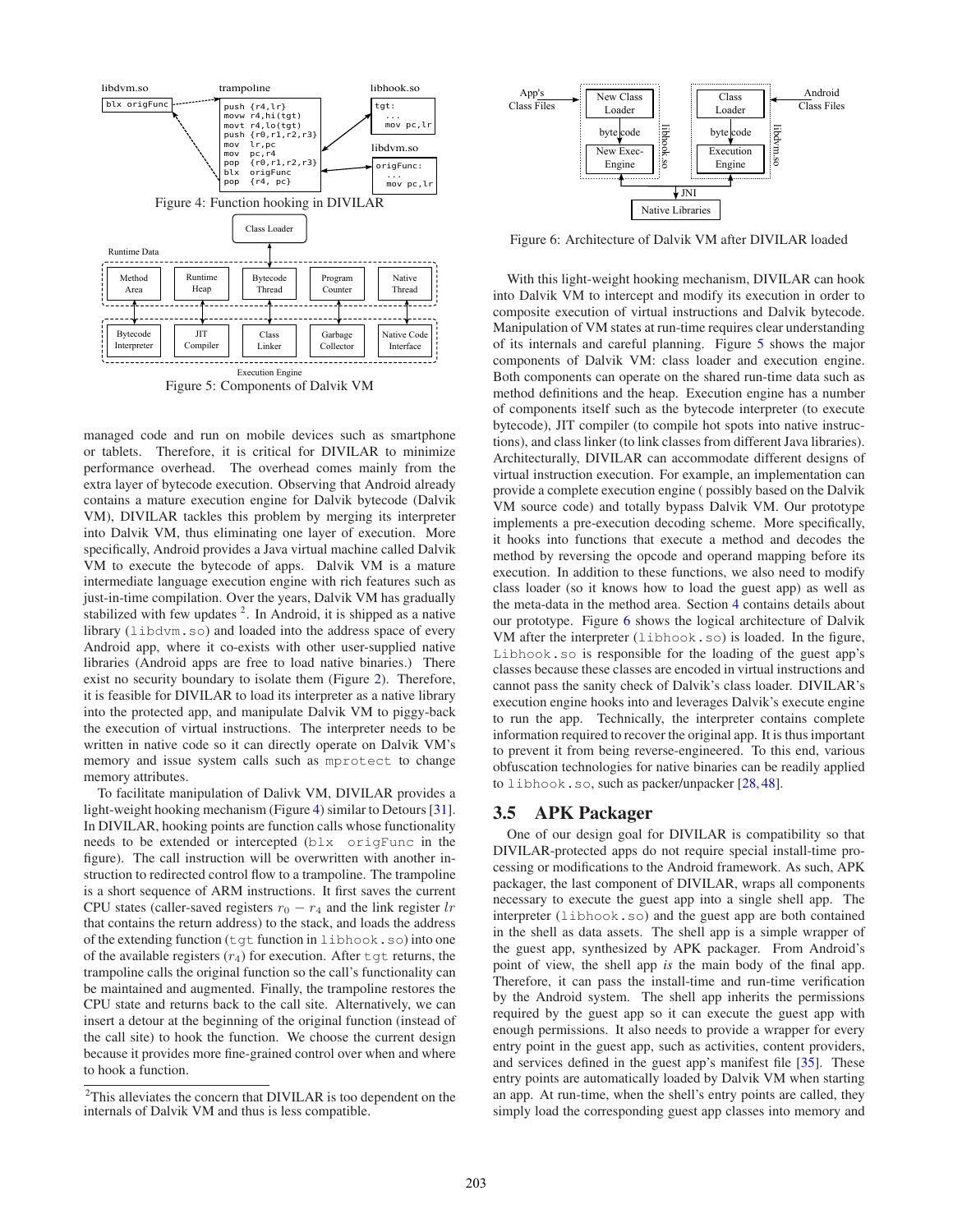<span id="page-5-2"></span>

Figure 7: Execution Flow of the Protected App

dispatch them for execution. Note that this loading process does not decode virtual instructions. Instead, they are decoded only when necessary by libhook.so. After collecting all the required components, APK packager reassembles them into a single apk file which can be released, downloaded, and installed as a normal app.

The final app produced by DIVILAR consists of the shell, the guest app, and the interpreter. Figure [7](#page-5-2) shows the run-time execution flow of the app. The shell first initializes the execution environments for the guest app. Specifically, it creates a custom class loader for the guest app's classes, loads the interpreter in the memory and hooks it to Dalvik VM, and finally pre-loads some critical classes of the guest app because Android expects these classes to be loaded upon returning from initialization. These steps need to be performed before executing the first instruction of the guest app. For this purpose, the shell app extends a special Android class called android.os.Application. This class (or its subclass) is guaranteed to be executed just after the (*shell*) app's classes are loaded and before the first bytecode of the main activity is executed.

## <span id="page-5-0"></span>4. IMPLEMENTATION

We have implemented a prototype of DIVILAR based on Android 4.0.4. Our prototype is a standalone Java application. It accepts an existing app as the input and generates an functionallyequivalent protected app. DIVILAR is intended to be used at the last stage of app development. The resulting app can be released in the online app stores for users to download and install. As mentioned earlier, the DIVILAR architecture can accommodate different levels of sophistication in the implementation. In this section, we describe details of our prototype in the order of DIVILAR's four components: instruction selector, bytecode transformer, the interpreter, and apk packager.

Our prototype adopts a linear mapping for Dalvik bytecode's opcodes and operands (Section [3.2\)](#page-3-2). To guarantee that each protected app is encoded differently, the instruction selector uses a random number to permute the opcode/operand mapping. This generates two rules: the transforming rule  $X$  and its inverse. For example,  $X = \langle 7503, 83, \dots \rangle$  specifies that opcode 01h will be converted to 7503h, opcode 02h will be converted to 83h, and so on. These rules are subsequently used to guide conversion between Dalvik and virtual instructions for the second and third components, bytecode transformer and the interpreter.

Bytecode transformer re-encodes the guest app in the virtual instruction set as specified by the transforming rule  $X$ . Our implementation utilizes the library of baksmali/smali [\[19\]](#page-10-15), an opensource Dalvik disassembler/assembler. Specifically, the guest app is first parsed into a list of classes with their methods disassembled to the string format. Bytecode transformer then reassembles these classes into a dex file except that the opcode/operands have been adjusted according to rule X (file  $\sigma$ rg/jf/dexlib/ Code/Opcode. java of the baksmali library is changed to write out the custom opcode and operands). For example, the bytecode  $01h$  is first parsed into its readable format (move in this case). DIVILAR then converts move to the new opcode of 7503h when assembling the file. All classes of the guest app will be assembled together into a single dex file, and further packed into the final app as a data asset for the interpreter to execute.

The next step of the prototype generates a virtual instruction interpreter customized by rule  $X'$ . At run-time, the interpreter hooks into Dalvik VM in order to composite the virtual and Dalvik instruction execution. The interpreter is a native binary written in the C++ programming language. When loaded for execution, it first uses system call mprotect to make Dalvik VM writable so that it can be hooked. It then searches the code section of Dalvik VM for call sites of some specific functions, as determined by the hooking strategy. Each of these call sites will then be replaced by a call to the corresponding trampoline, as shown in Figure [4.](#page-4-1) A wide range of hooking schemes can be employed. In our prototype, we choose to extend the class initialization module, which is responsible for bytecode loading and method initialization (in file vm/oo/Class.cpp and vm/oo/Object.cpp). We add to it the pre-execution conversion of virtual instructions to Dalvik bytecode. To reduce the risk of the decoded methods being extracted from memory, our prototype flushes the Dalvik code cache randomly from time to time.

At the last step, APK packager assembles the guest app and the interpreter into a final app that can be publicly released later. It first parses the manifest file (AndroidManifest.xml) of the original app to get the list of requested permissions, entry points, and other resource files. It then synthesizes a wrapper (the shell) for the guest app. The shell inherits the requested permissions from the original app, and has a wrapper class for each entry point. It is also responsible for loading and executing of the guest app, a task performed in its subclass of android.os.Application because it is guaranteed to be executed before any other classes.

#### <span id="page-5-1"></span>5. EVALUATION

DIVILAR aims to protect Android apps from being repackaged by applying VM-based protection. In this section, we first analyze DIVILAR's robustness against existing static and dynamic analysis, and countermeasures specific to VM-based protection in particular [\[11,](#page-10-21) [20,](#page-10-22) [57,](#page-11-14) [59\]](#page-11-15). We also evaluate the performance overhead introduced by DIVILAR.

#### 5.1 General Analysis

DIVILAR re-encodes Android apps in a secret and diversified virtual instruction set. The guest app is wrapped as a data asset in the resulting app together with the interpreter for these virtual instructions. The interpreter hooks into the complicated Dalvik VM to composite execution of virtual and Dalvik instructions. By introducing this additional layer of indirection, existing tools that expect Dalvik bytecode will immediately be disabled. Attackers have to shift their focus from understanding Dalvik bytecode into reverse-engineering the interpreter first (presumably, the interpreter contains adequate information about the virtual instructions). In this sub-section, we will analyze DIVILAR's protection strength against app repackaging.

Rooted in native code: managed code is in general harder to obfuscate than native code because it contains rich semantics of the app. For example, intermediate languages like Java bytecode often use late binding, in which the target of a call is resolved at run-time *by name*. As such, call instructions in an intermediate language normally contain a reference to the method name as shown in Figure [1.](#page-0-0) Moreover, managed code has numerous run-time and compile-time checks to ensure program safety. This significantly limits the operations that can be performed by the program. Operations such as complex pointer arithmetic or direct memory access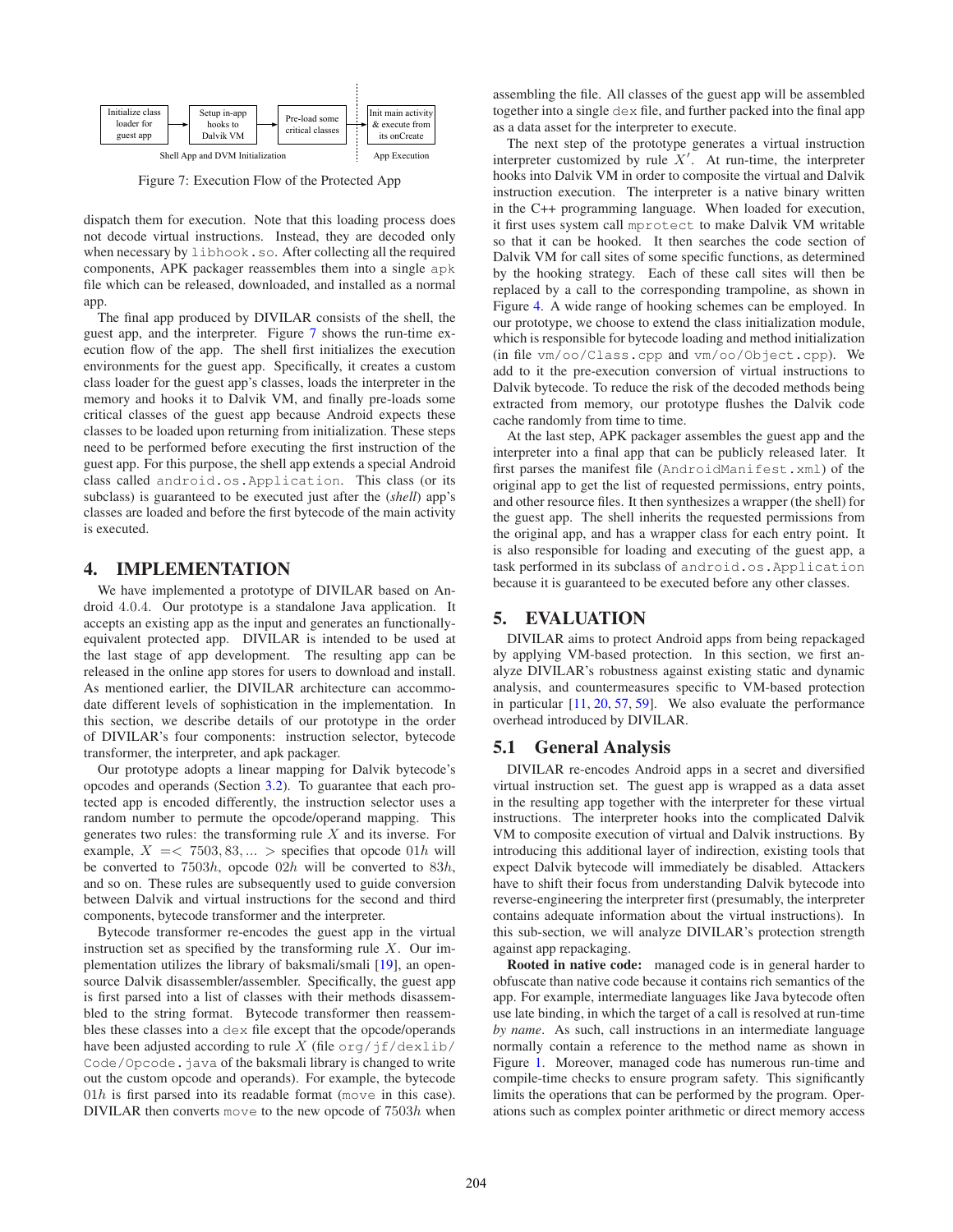<span id="page-6-0"></span>

| unknown opcode encountered - 73. Treating as nop.                                                                                                                                                                           |  |  |
|-----------------------------------------------------------------------------------------------------------------------------------------------------------------------------------------------------------------------------|--|--|
| UNEXPECTED TOP-LEVEL EXCEPTION:<br>org.jf.dexlib.Util.ExceptionWithContext: 72<br>at org.jf.dexlib.Util.ExceptionWithContext(ExceptionWithContext.java:54)                                                                  |  |  |
| at org.if.dexlib.Section.readFrom(Section.java:143)<br>at org.jf.dexlib.DexFile. <init>(DexFile.java:431)<br/>at org.jf.baksmali.main.main(main.java:280)<br/>Caused by: java.lang.ArrayIndexOutOfBoundsException:72</init> |  |  |
| .<br>$\ldots$ 6 more<br>Error occured at code address 140<br>code item @0x784                                                                                                                                               |  |  |

Figure 8: Exception when applying *baksmali* on a transformed app

are almost always disallowed. Native code instead runs directly on the physical machine and has few restrictions in operations and program structures. Native code thus has more freedom in the support of obfuscation. Particularly, in native code, code and data can be mixed together; instructions can directly access any memory mapped in the program; a program can also mutate itself with the self-modifying code. Obfuscation in native code can leverage these features to make it more reliable. For example, Giffin et al. [\[23\]](#page-10-23) propose to strengthen software self-checksumming using self-modifying code; Jacob et al. [\[37\]](#page-10-24) leverage overlapped instructions in the x86 architecture to implement a stronger tamperproof solution. These technologies make obfuscated native binaries more difficult to reverse-engineer, usually requiring laborious human efforts.

DIVILAR has its robustness rooted in the native code. Instead of implementing the interpreter in Dalvik bytecode, the interpreter is a native executable. This not only reduces the overhead, but also allows advanced obfuscation technologies [\[23,](#page-10-23) [37\]](#page-10-24) to be applied, making the interpreter hard to reverse-engineer.

Varied virtual instruction selections: architecturally, DIVI-LAR can accommodate a wide range of virtual instruction selections as long as it can be reversed. The instruction selector works as a plugin of DIVILAR to support different encoding schemes, such as fixed-length v.s variable-length instructions, stack-based v.s register-based instructions, or even overlapped instructions [\[37\]](#page-10-24). Moreover, DIVILAR randomizes the virtual instruction set for each individual app. Breaking one protected app thus does not necessarily lead to compromise of other protected apps. In our prototype, we choose a linear mapping for virtual instructions. The combination of such a mapping is sufficiently large so that the brutal-force attack (to try every possible combinations) is simply infeasible. Meanwhile, our prototype can confuse a parser of Dalvik bytecode with shifted instruction boundaries. This makes frequency analysis ineffective because it relies on a parser to decode the app first (Section [5.4\)](#page-7-0). Therefore, even with this simplified virtual instruction selection, our prototype provides a strong protection against existing countermeasures.

Diverse interpreter design: to reduce overhead, DIVILAR hooks into Dalvik VM in order to composite virtual and Dalvik instruction execution. A wide range of interpreter design (hence hooking schemes) can be supported. For example, it is possible to even write a standalone interpreter and completely bypass Dalvik VM. Different interpreter design needs to modify different components of Dalvik VM (Figure [5\)](#page-4-2). Our prototype implements a preexecute decode scheme in which virtual instructions are reverted back to Dalvik bytecode before execution. An adversary monitoring the memory of the app might be able to extract the recovered bytecode. To reduce the time window of possible exposure, our prototype will randomly flush the code cache. To further reduce the window, we may hook into code that execute instructions in a finer granularity, such as basic block level or instruction level. To protect the interpreter from reverse-engineering, the interpreter should be obfuscated as mentioned before. A large number of existing obfuscation schemes for native binaries can be applied.

In addition, with the interpreter implemented in native code, performance overhead will not be a concern for DIVILAR as a variety of optimization techniques can be applied  $[1, 3, 9, 67]$  $[1, 3, 9, 67]$  $[1, 3, 9, 67]$  $[1, 3, 9, 67]$  $[1, 3, 9, 67]$  $[1, 3, 9, 67]$ , such as ahead-of-time compilation or adaptive optimization.

Compatible with other schemes: DIVILAR encodes the guest app in a diversified virtual instruction set. This kind of transformation is compatible with a wide variety of other protection mechanisms. For example, AppInk [\[72\]](#page-11-11) embeds watermarks into an app to identify the source of an app. DIVILAR can be applied to the app after watermarks are embedded. Obfuscation techniques can also be applied before or after DIVILAR. For example, Java based obfuscation can be attempted first, and then DIVILAR is applied, or DIVILAR is used first and native code obfuscation can be used to obfuscate the interpreter in the resulting app. Moreover, DIVILAR aims to provide a strong preventive mechanism for apps. It does not provide services such as integrity check in itself. These services can also be combined with DIVILAR. For example, selfchecksumming is often used to ensure program integrity. Due to various constrains of managed code, self-checksumming is challenging to implement in managed code. With DIVILAR, it can be implemented in the native code and be used at various stages of Dalvik VM execution. This would make self-checksumming for Android not only feasible but also more reliable against adversaries.

In the following of this section, we analyze DIVILAR's robustness against various specific static and dynamic analysis, including experiments with popular tools frequently used in Android app repackaging.

#### <span id="page-6-1"></span>5.2 Static Analysis

To repackage an app, attackers often apply some form of static analysis to understand how the app is organized and where to make necessary modifications. All these tools include some form of disassembler to parse the app into machine- or human-readable format, such as the mnemonic representation of Dalvik bytecode. Baksmali [\[19\]](#page-10-15) probably is the most popular disassembler for Android apps. Its source code has been embedded in many other Android analysis/reverse-engineering tools [\[24,](#page-10-26) [55\]](#page-11-17). Meanwhile, many static analysis tools for Android, such as Dare [\[51\]](#page-11-18) and smali2java [\[24\]](#page-10-26), re-target Android apps to Java bytecode (Java bytecode is stack-based while Dalvik bytecode is register-based) in order to leverage a rich set of existing Java analysis tools [\[66\]](#page-11-19). In this subsection, we will evaluate DIVILAR's resilience against two representative static analysis tools: baksmali [\[19\]](#page-10-15) and Dare [\[51\]](#page-11-18). Specifically, we encode seven Android apps into virtual instructions, and apply these two tools on the resulting apps to observe their behaviors.

Baksmali is an open-source Android disassembler. Its companion project, Smali, is a corresponding assembler. Baksmali and Smali are frequently used to manually repackage apps [\[39\]](#page-10-27). Baksmali provides a library that can reliably parse Dalvik execute files [\[56\]](#page-11-12) and further disassemble them into the mnemonic format. The source code of Baksmali has since been embedded in many other tools (including DIVILAR). For all these seven apps, Baksmali reports an error message of "unknown opcode encountered nn. Treating as nop" and throws an unexpected top-level exception. Figure [8](#page-6-0) shows an encountered exception when we apply Baksmali to one of the guest app. Baksmali and other Android analysis tools expect Dalvik bytecode as inputs. By re-encoding Android apps in virtual instructions, DIVILAR has changed the semantic of opcode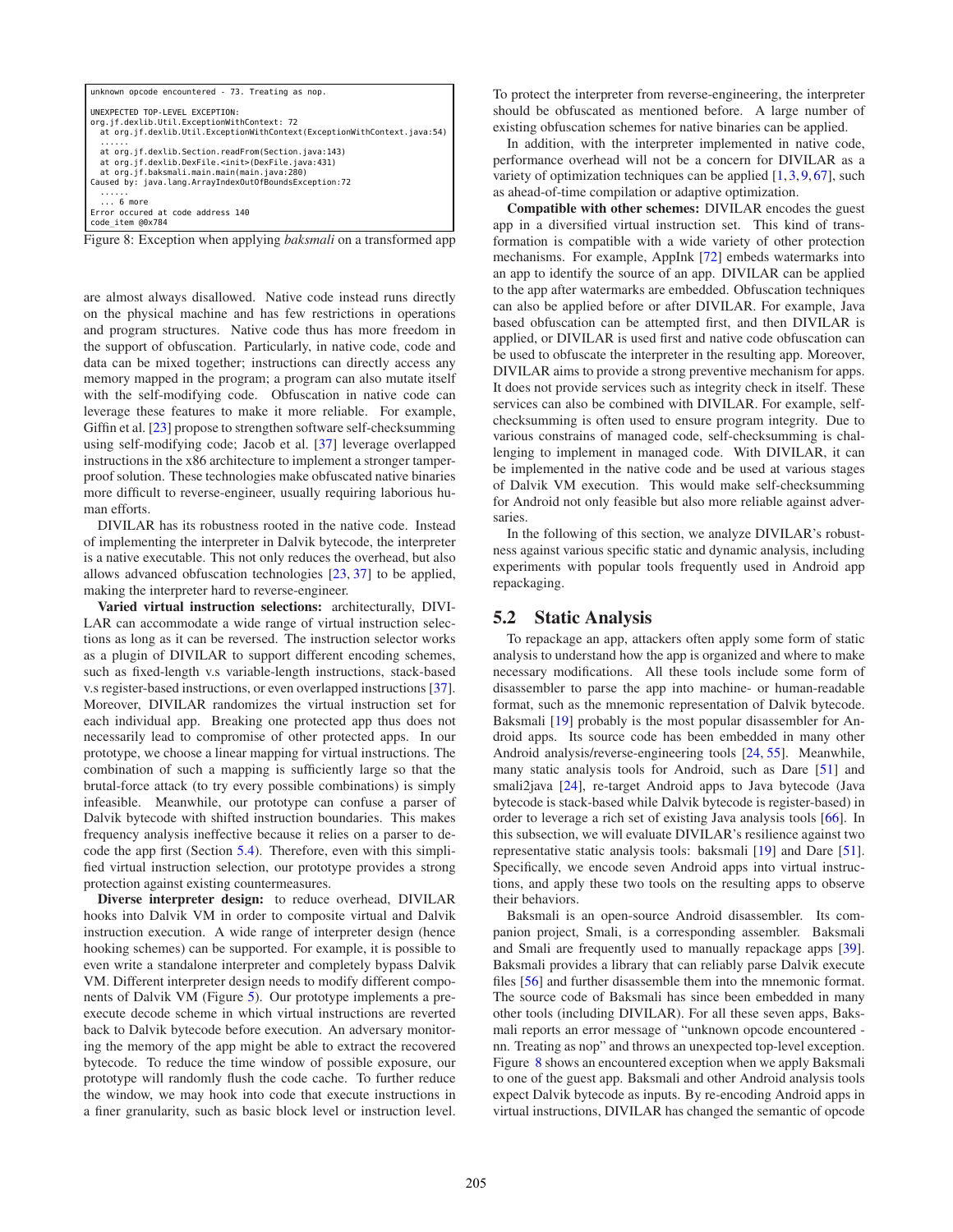<span id="page-7-1"></span>

|  | W/dalvikvm( 6997): Can't decode unexpected format 0 (op=115) |
|--|--------------------------------------------------------------|
|  | GLITCH: zero-width instruction at idx=0x0000                 |
|  | W/dalvikvm( 6997): Can't decode unexpected format 0 (op=115) |
|  | GLITCH: zero-width instruction at idx=0x0000                 |

Figure 9: Error message when applying Dare on a transformed app

seen by these tools and shifted instruction boundaries around. However, these tools still interpreter the guest app according to the Dalvik bytecode format. This usually leads to unknown opcodes, as shown in Figure [8.](#page-6-0)

To leverage a wide variety of existing static analysis tools for Java bytecode, some analysis tools opt to re-target Android apps into Java bytecode. Dare [\[51\]](#page-11-18) is one of the most effective tools for this purpose, which is reported to work correctly on more than 99.99% of 262, 110 Dalvik classes. Since the very first step of Dare is also to parse the dex file, it fails with a similar symptom as Baksmali. Figure [9](#page-7-1) shows the error message reported by Dare on the same guest app.

The above experiments show that DIVILAR can immediately render these existing Android disassemblers and analysis tools ineffective because they all depend on parsing the well-formed Dalvik bytecode. These tools include decompiler, slicer, control flow analyzer, data flow and data dependency analyzer [\[19,](#page-10-15) [51,](#page-11-18) [55,](#page-11-17) [66\]](#page-11-19). For these tools to function correctly, it is necessary to first recover the original Dalvik bytecode by reverse-engineering the interpreter.

#### 5.3 Dynamic Analysis

Dynamic analysis executes the app under investigation in a monitored environment, such as a virtual machine or an emulator, to observe its behaviors. Dynamic analysis has been widely used in malware analysis and program development. In dynamic analysis, the monitor can be placed either inside or out of the run-time environment of the target app. The former has the advantage of direct access to system/app states, but its result may be disturbed or even tampered with by the target app. While the latter gains the tamper-resistance, but faces the "semantic gap" challenge [\[10,](#page-10-28) [38\]](#page-10-29), in which the monitor has to *deduce* app states given only externally observable data such as a memory dump [\[38,](#page-10-29) [69\]](#page-11-20). It is challenging to apply this out-of-box approach to analyze Android apps because we need to reconstruct both operating system states and Dalvik VM states due to the two layers of virtualization [\[69\]](#page-11-20). DIVILAR makes the problem even more challenging by adding another layer of indirection: the monitor needs to infer states of the operating system, the virtual instruction interpreter, and Dalvik VM.

Our current prototype adopts a pre-execution decoding scheme. An adversary who *continuously* monitors the app's memory might be able to extract the bytecode of the original app. Such powerful attacks can be (partially) addressed by either limiting the amount of restored bytecode (e.g., from method to basic block) and shortening the time window of exposure, or by detecting whether the app is run in a virtual environment (the Android emulator) and refusing to run if so.

#### <span id="page-7-0"></span>5.4 Virtualization Specific Analysis

Virtualization-based protection/obfuscation has been long employed by malware to hide its malicious behavior. A number of countermeasures have been proposed to detect or prevent such malware. For example, some systems aim to reverse-engineer the VM and use this information to infer semantics of individual virtual instructions [\[57,](#page-11-14) [59\]](#page-11-15). Coogan et al. propose an inside-out approach [\[11\]](#page-10-21), which intends to identify instructions that may affect the observable behavior of the wrapped code (i.e., system calls) .

Ghosh et al. propose to replace the protecting VM with an attacking VM in order to render the application amicable to analysis and modification [\[20\]](#page-10-22). Frequency analysis [\[68\]](#page-11-21) is often used to break classical ciphers by studying the frequency of letters or groups of letters to disclose the mapping between plaintext and ciphertext. It may potentially be used to infer the mapping between Dalvik bytecode and virtual instructions. In the rest of this sub-section, we discusses DIVILAR's robustness against these virtualizationspecific attacks.

Reverse-engineering VM: a few approaches are proposed to automatically reverse-engineer the virtual machine, and then use the recovered semantics of virtual instruction to understand the original app [\[57,](#page-11-14) [59\]](#page-11-15). Automatic reverse-engineering a virtual machine, in general, is an unsolvable problem. As such, existing approaches limit the scope by, for example, assuming that the VM works in the loop of fetch-decode-dispatch. In case of DIVILAR, these assumptions do not hold, thus making these approaches ineffective: Dalvik VM has a complex structure with about 104,000 lines of C++ code and 99,000 lines of assembly code. Moreover, Dalvik VM supports many different execution modes, including portable, fast, and JIT modes. These execution modes can also be extended by DIVILAR in many possible ways as discussed earlier.

Inside-out approach: a recent work proposes an inside-out approach [\[11\]](#page-10-21) that complements the VM reverse-engineering approach. Instead of recovering all instructions of the wrapped app, this approach aims at identifying instructions that interact with the operating system and instructions that may affect these instructions. It is assumed that these instructions together approximate the behavior of the original code, while other instructions are considered to be uninteresting. This approach can help malware analysts to gain better understanding of the malware under examination without being overwhelmed by details of all the instructions. However, partial understanding of virtual instructions is not enough to make meaningful modifications to the guest app and repackage it. In particular, any executable additions to the guest app need to be encoded in the same virtual instructions as the app. This is not possible without a complete understanding of the virtual instruction set first.

VM replacement attack: VM replacement attack is proposed to subvert virtualization-protected apps by replacing the protecting VM with an attacking VM, within which the app's execution can be monitored and analyzed. However, this attack is not effective against systems where virtual machine is sufficiently anchored to the execution environment [\[20\]](#page-10-22). DIVILAR's in-app hooking mechanism allows it to deeply hook into Dalvik VM and merge the execution of virtual and Dalvik instructions. This tight coupling with the underlying execution environment makes VM replacement attacks ineffective against DIVILAR. In addition, DIVILAR can identify whether the underlying VM has been modified or whether an attacking VM (specifically, its code introspection framework) has been loaded into the app's address space. Essentially, VM replacement attack in this case becomes an in-VM monitor and thus subjects to tampering [\[38\]](#page-10-29).

Frequency analysis Frequency analysis is often used to break classic cipher where a plaintext letter is mapped to one ciphertext letter. By studying the frequency of letters or groups of letters, the analyst can deduce the mappings between the plaintext letters and ciphertext letters [\[68\]](#page-11-21). Our prototype of DIVILAR also uses a mapping table to convert Dalvik bytecode into virtual instructions. However, our system is not susceptible to frequency analysis. Specifically, by simply replacing one letter with another, a counting tool can easily count the frequency of plain-text and cipher-text in a classic cipher. However, it does not know how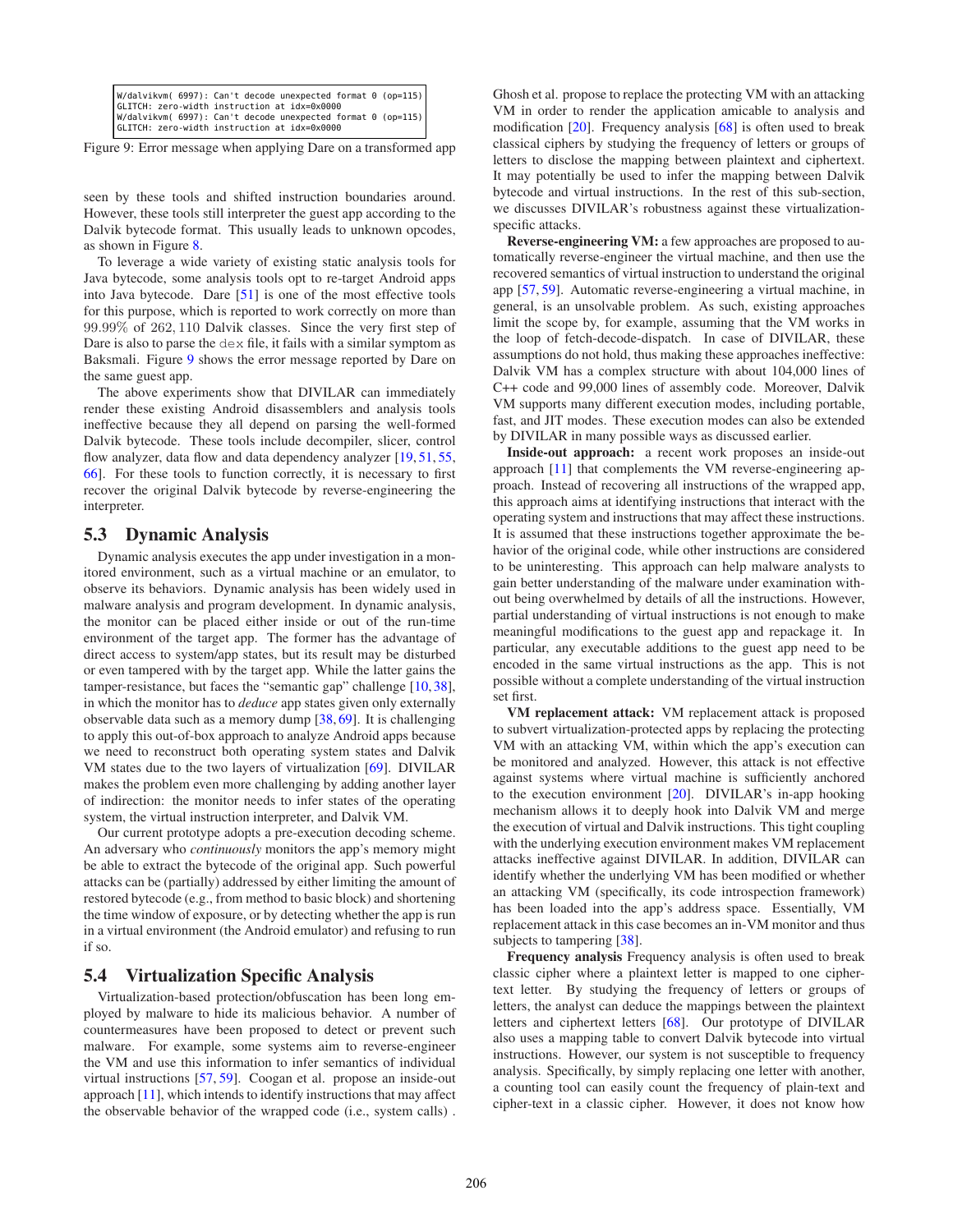<span id="page-8-1"></span>

Figure 10: Performance overhead introduced by DIVILAR

to count the instruction frequency for virtual instructions without the knowledge of the virtual instruction set first. In fact, such tools would require a parser to decode instructions, which has been shown to be ineffective against DIVILAR (Section [5.2\)](#page-6-1).

## 5.5 Performance Evaluation

In this section we evaluate the performance overhead introduced by DIVILAR. We measure both start-time and run-time overheads, two overheads that matter most to end users. We choose five sample apps from the Android SDK as our target apps: jet boy, notepad, contact manager, multi-resolution, and honeycomb gallery. We select these apps because their source code are freely available so that we can insert probing points into the apps to measure time required to execute certain operations.

We first measure how DIVILAR affects the app start up, from launching the app to the appearance of the main activity on-screen. To prepare an app for execution, the Android framework performs a series of steps such as loading Dalvik VM. DIVILAR adds to the start-time in order to prepare execution of virtual instructions. Specifically, the guest app is wrapped in a shell app. Android launches the shell first which in turn loads the guest app. To measure the start time, we use the logcat command [\[34\]](#page-10-30) of Android Debug Bridge [\[33\]](#page-10-31). The verbose logging level of logcat is used so that it shows the elapsed time from app launching to the appearance of the first app view. All the experiments were executed three times with the average reported. Figure [10](#page-8-1) shows the percentage of delays introduced by DIVILAR. They range from 9.4% to 29.2% with an average of 16.2%. Considering that all these test apps start in less than half-second even under DIVILAR's protection, the extra delay to start time caused by DIVILAR likely will not be perceived by end users at all.

Next, we measure the overhead of DIVILAR to a running app by adding probe points to log its execution time. Specifically, we first examine their source code to select code ranges where no user interaction is required (so as to exclude the impact of uncontrollable user interaction), and manually insert a call to android. util.Log before and after each of these selected code ranges. We then rebuild these apps and use DIVILAR to generated their corresponding protected apps. Figure [10](#page-8-1) reports the percentage of overhead caused by DIVILAR to parts of these running apps. They range from 0% to 18.6% with an average of 8.9%. DIVILAR has fixed overhead for each method, i.e., the time to translate the method from virtual instructions to Dalvik bytecode. The run-time of a method, on the other hand, is determined by dynamic program states such as branch conditions and loops. For example, a method could execute only a failed branch in one run and execute hundreds of times in a loop in another run. Overall, our interpreter design is efficient and end users will not perceive any delays or stuttering.

# <span id="page-8-0"></span>6. DISCUSSION

In this section, we discuss implications and possible improvements of DIVILAR and , in particular, our prototype.

In essence, DIVILAR is an obfuscation technology used to protect the Android app from repackaging. Although the technology itself is neutral, obfuscation has long been used by malware authors to evade detection by anti-malware software. Many security researchers and practitioners share the opinion that benign software (Android apps in this case) should not use obfuscation so that its behaviors can be easily analyzed or even formally verified. Unfortunately, it is not an option for anti-repackaging. Most apps are repackaged and distributed in third-party online app stores [\[74\]](#page-11-2). These stores often lack regulations against app piracy (some even benefit from it), and many are located in other countries. It is thus difficult for developers to resolve the issue through jurisdiction. Instead, the developers have to enforce their apps for self-defense. App repackagers would try to defeat or bypass these defense mechanisms. It becomes an arms race between developers and app repackagers. For example, Google suggests to use string and other obfuscation techniques to prevent its server-side license verification from being disabled or bypassed [\[32\]](#page-10-5). In addition, VM-based protection has been previously proposed to protect applications [\[21,](#page-10-10) [46,](#page-10-11) [61,](#page-11-5) [62,](#page-11-6) [65\]](#page-11-7).

Although not an architectural limitation, our prototype has a relatively simple design: a linear mapping of opcode/operand is used to select virtual instructions, and the interpreter implements a pre-execution decoding mode. Our initial experiments and analysis show that this design works reliably against existing static and dynamic countermeasures, including these specific to virtualizationbase protection. Nevertheless, the design can be enhanced by additional techniques to thwart analysis. In the future, we will study ways to fortify our current design, particularly, how to formally measure the strength of obfuscation technologies and how to maximize its strength given certain performance overhead.

In its current operation model, developers use DIVILAR to process their apps before releasing them to the online app store. All installations of the app thus are the same across all its users (although different apps will have a different virtual instruction set). In the future, we will study methods to securely perform per-installation obfuscation, for example, to re-encode the app at its first run. In this way, each installation will have a different encoding, possibly tied to the user's device. This would provide a stronger protection because every installation of the app is different.

DIVILAR hooks into Dalvik VM to composite execution of virtual and Dalvik instructions. Like other such software [\[30\]](#page-10-32), compatibility with different revisions of the host software is a concern. Dalvik VM, the host of DIVILAR , has become relatively stable since Honeycomb (Android 3.0). Our prototype further alleviates the problem by avoiding hard-coding any specific hooking points and locating them through pattern matching instead. Under the unlike circumvents that Dalvik VM is changed significantly and frequently, we could implement a self-contained execution engine (possibly based on the source code of Dalvik VM) and completely bypass Dalvik VM. This will improve the compatibility but may lose the benefit of updates made by Google.

Lastly, DIVILAR implements the VM-based protection for Android apps. From another point of view, VM-base protection can be considered as a generation of instruction set randomization [\[5\]](#page-9-7). For example, in addition to randomizing instruction set, VM-base protection can provide a randomized view of memory. Our current prototype focuses on the randomization of Dalvik bytecode. In the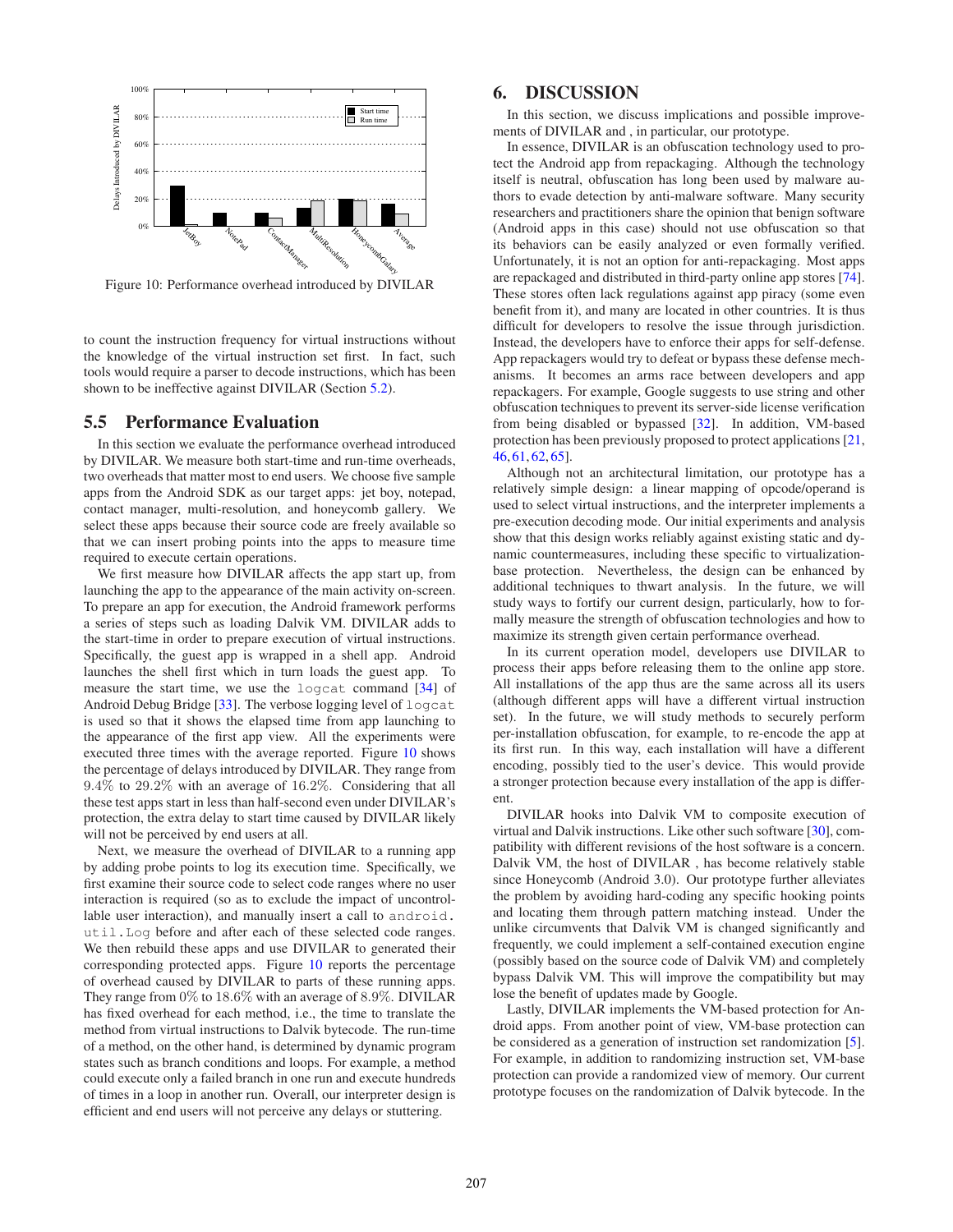future, we will experiment randomization of other components in VM-based protection as well.

## <span id="page-9-3"></span>7. RELATED WORK

In this section, we present related work in the following category: diversification for security, virtualization-based protection, and Android app protection.

Diversification for security: the first category of related work includes researches that apply the principle of diversity to enhance security. For example, address space layout randomization is a defense mechanism to prevent low-level memory-base exploits such as buffer overflow [\[58\]](#page-11-22). It randomizes locations of a program's code or data so that an exploit cannot (easily) locate the vulnerability. It has since been ubiquitously deployed in Linux [\[63\]](#page-11-23), Windows [\[49\]](#page-11-24), Android [\[54\]](#page-11-25), and Mac OS X [\[13\]](#page-10-33). Instructionset randomization is a closely related work. It diversifies a program's instruction set to render injected attacking code ineffective (because they are encoded in a different instruction set) [\[5\]](#page-9-7). DIVI-LAR and other virtualization-based protection systems [\[2\]](#page-9-2) adopt a similar idea to obfuscate a program in order to protect it from reverse-engineering. As software diversity becomes more popular, automated tools have been proposed to improve its performance. For example, Franz et al. use profile-guided optimization to reduce the overhead of software diversity [\[18\]](#page-10-34). This line of researches is orthogonal to our study and thus can be leveraged by DIVILAR to further reduce the overhead.

Virtualization-base protection: the second category of related work consists of systems that employ virtualization-based protection. Virtualization has long been applied to protect native code from reverse-engineering [\[21,](#page-10-10)[61,](#page-11-5)[62,](#page-11-6)[65\]](#page-11-7). Malware authors are also found to use virtualization to thwart detection or analysis. Meanwhile, countermeasures have been proposed to detect or reverseengineer virtualization-based malware. For example, Rotalume can automatically reverse-engineer virtualization-based malware that employs a virtual machine with a fetch-decode-execute model [\[59\]](#page-11-15). To allow malware analyst to focus on the critical behaviors of malware, an inside-out approach is proposed to identify instructions that interact with the underlying operating system and other instructions that may affect those instructions [\[11\]](#page-10-21). Moreover, Ghosh et al. propose to use an attacking VM to replace the protecting VM to subject the protected software to analysis. It assumes that the protecting VM is not tightly bound to the execution environment [\[20\]](#page-10-22). DIVILAR leverages virtualization to protect Android apps from repackaging. An adversary of DIVILAR could apply these techniques against DIVILAR. In section [5.4,](#page-7-0) we have analyzed DIVILAR's resilience against these approaches. Virtualization-based protection has also been applied to protect managed code as well (specifically MSIL) [\[2\]](#page-9-2). Their interpreters are implemented in managed code, causing performance overhead as high as 50 times to 3500 times. DIVILAR, also targeting managed code, achieves much better performance (Section [5\)](#page-5-1) by combining virtual instruction and Dalvik bytecode execution.

Android app security: the last category of related work includes a long stream of research in Android app security, particularly these related to app repackaging. For example, a few systems aim to detect repackaged apps by measuring similarity among a large number of apps [\[12,](#page-10-2) [29,](#page-10-4) [53,](#page-11-0) [73,](#page-11-1) [74\]](#page-11-2). DIVILAR instead enables self-defense of Android apps using virtualize-based protection. It intends to prevent app repackaging at the first place. Recently, Google and other mobile platform providers introduced different flavors of server-side license verification solutions [\[32,](#page-10-5) [52\]](#page-11-4). These solutions and DIVILAR complement each other: DIVILAR

can prevent these mechanisms from being circumvented, while they provide license verification. Similarly, Android app watermark [\[72\]](#page-11-11) and software integrity check [\[23\]](#page-10-23) can also be combined with DIVILAR to provide a more complete protection. There are also obfuscation technologies for Android [\[36,](#page-10-8) [41\]](#page-10-9). However, they tend to keep high-level semantic information of the app intact. Also, a new app installation mechanism is proposed to perform pre-installation verification and app encryption to protect app from repackaging [\[71\]](#page-11-26). However, it requires the app installation mechanism, a fundamental process of the Android platform, to be changed, hampering its adoption. DIVILAR has better compatibility with existing Android systems.

There are also a series of research on other aspects of Android app security. For example, TaintDroid [\[15\]](#page-10-35) applies information flow tracking to monitor privacy leak in Android apps. Apex [\[50\]](#page-11-27) and MockDroid [\[7\]](#page-10-36) intend to address the privacy leak problem caused by invasive Android apps by modifying the Android framework. DroidRanger [\[76\]](#page-11-28) and RiskRanker [\[27\]](#page-10-37) propose different approaches to detect malicious Android apps in (third-party) online app stores. Woodpecker [\[26\]](#page-10-38) and CHEX [\[47\]](#page-11-29) try to discover capability leak and component hijacking vulnerabilities in Android apps. DIVILAR differs from them by introducing the self-defense capability into Android apps to protect themselves from being repackaged.

## <span id="page-9-4"></span>8. CONCLUSION

App repackaging remains a serious threat to the Android ecosystem and the emerging mobile economy model. To thwart repackaging, we adopt virtualization-based protection to enable the app's self-defense. To this end, we design an effective solution called DIVILAR which hooks into Dalvik VM to efficiently composite the virtual instruction and Dalvik bytecode execution. Our evaluation demonstrates that DIVILAR is robust against existing static and dynamic analysis including these specific to virtualizationbased protection or obfuscation. Our prototype incurs a small performance overhead that likely is not perceivable to end users. In conclusion, DIVILAR is an effective and promising technology to enable app self-defense and prevent app repackaging in particular.

#### <span id="page-9-5"></span>9. REFERENCES

- [1] J. Absar and D. Shekhar. Eliminating Partially-Redundant Array-Bounds Check in the Android Dalvik JIT Compiler. In *Proceedings of the 9th International Conference on Principles and Practice of Programming in Java*, PPPJ '11, pages 121–128, New York, NY, USA, 2011. ACM.
- <span id="page-9-2"></span>[2] B. Anckaert, M. Jakubowski, and R. Venkatesan. Proteus: Virtualization for Diversified Tamper-Resistance. In *Proceedings of the Sixth ACM Workshop on Digital Rights Management*, pages 47–57, 2006.
- <span id="page-9-6"></span>[3] M. Arnold, S. J. Fink, D. Grove, M. Hind, and P. F. Sweeney. A Survey of Adaptive Optimization in Virtual Machines. In *Proceedings of the IEEE, 93(2), 2005. Special Issue on Program Generation, Optimization, and Adaptation*, 2004.
- <span id="page-9-1"></span>[4] S. Bansal and A. Aiken. Binary translation using peephole superoptimizers. In *Proceedings of the 8th USENIX conference on Operating systems design and implementation*, OSDI'08, pages 177–192, Berkeley, CA, USA, 2008. USENIX Association.
- <span id="page-9-7"></span>[5] E. G. Barrantes, D. H. Ackley, T. S. Palmer, D. Stefanovic, and D. D. Zovi. Randomized Instruction Set Emulation to Disrupt Binary Code Injection Attacks. In *Proceedings of the 10th ACM conference on Computer and communications security*, CCS '03, pages 281–289, New York, NY, USA, 2003. ACM.
- <span id="page-9-0"></span>[6] F. Bellard. Qemu, a fast and portable dynamic translator. In *Proceedings of the annual conference on USENIX Annual Technical Conference*, ATEC '05, pages 41–41, Berkeley, CA, USA, 2005. USENIX Association.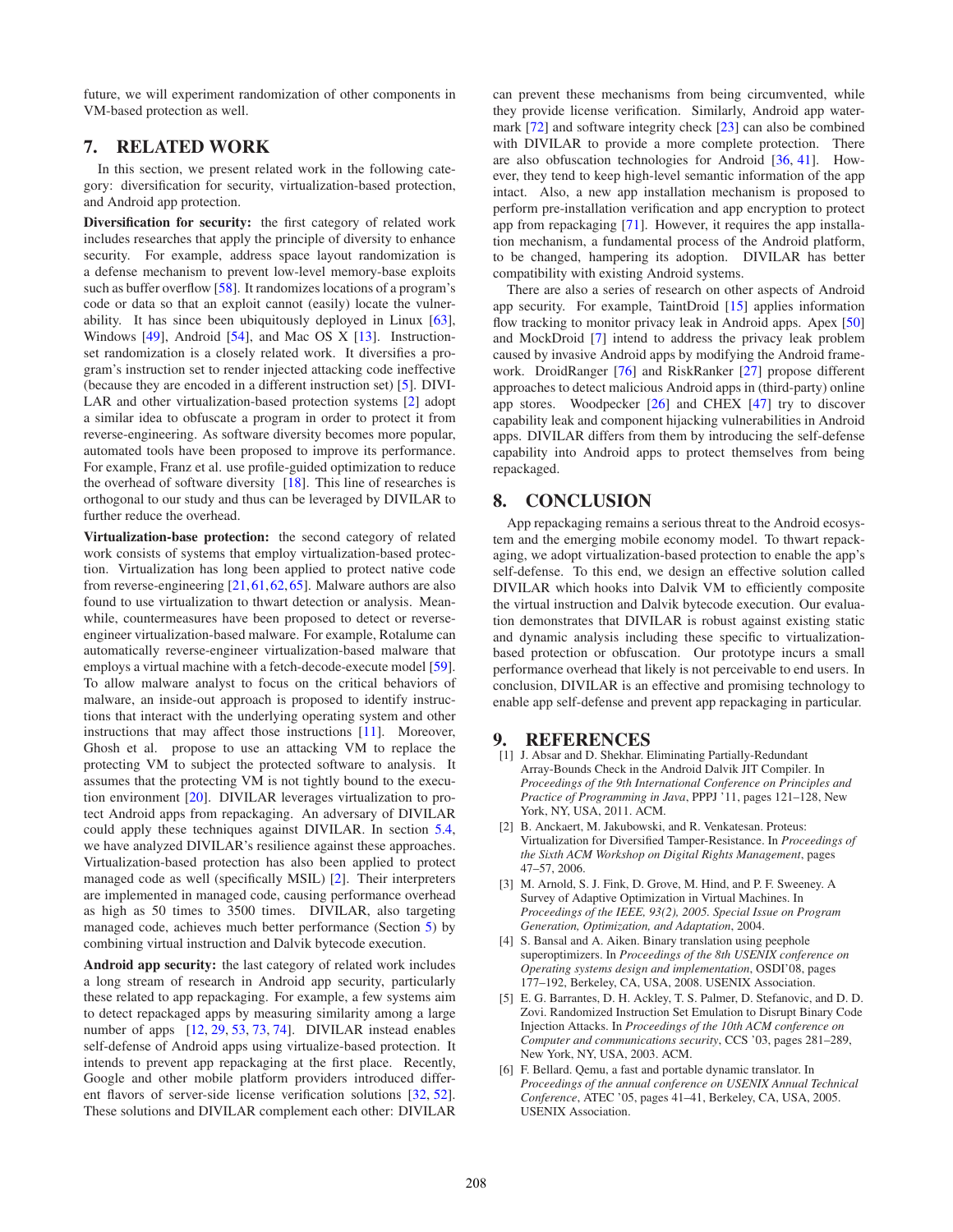- <span id="page-10-36"></span>[7] A. Beresford, A. Rice, N. Skehin, and R. Sohan. MockDroid: Trading Privacy for Application Functionality on Smartphones. In *Proceedings of the 12th Workshop on Mobile Computing Systems and Applications*, HotMobile '11, 2011.
- <span id="page-10-0"></span>[8] A. D. Blog. Android at Google I/O 2013: Keynote Wrapup. [http://android-developers.blogspot.com/2013/](http://android-developers.blogspot.com/2013/05/android-at-google-io-2013-keynote-wrapup.html) [05/android-at-google-io-2013-keynote-wrapup.](http://android-developers.blogspot.com/2013/05/android-at-google-io-2013-keynote-wrapup.html) [html](http://android-developers.blogspot.com/2013/05/android-at-google-io-2013-keynote-wrapup.html).
- <span id="page-10-25"></span>[9] S. Brunthaler. Virtual-Machine Abstraction and Optimization Techniques. *Electron. Notes Theor. Comput. Sci.*, 253(5):3–14, Dec. 2009.
- <span id="page-10-28"></span>[10] P. M. Chen and B. D. Noble. When virtual is better than real. In *Proceedings of the Eighth Workshop on Hot Topics in Operating Systems*, HOTOS '01, pages 133–, Washington, DC, USA, 2001. IEEE Computer Society.
- <span id="page-10-21"></span>[11] K. Coogan, G. Lu, and S. Debray. Deobfuscation of Virtualization-Obfuscated Software: a Semantics-Based Approach. In *Proceedings of the 18th ACM conference on Computer and communications security*, CCS '11, pages 275–284, New York, NY, USA, 2011. ACM.
- <span id="page-10-2"></span>[12] J. Crussell, C. Gibler, and H. Chen. Attack of the Clones: Detecting Cloned Applications on Android Markets. In *17th European Symposium on Research in Computer Security*, ESORICS 2012, September 2012.
- <span id="page-10-33"></span>[13] O. X. Developer. Mac OS X Lion Security Enhancements – Improved ASLR. [http://osxdeveloper.wordpress.com/](http://osxdeveloper.wordpress.com/2011/07/28/mac-os-x-lion-security-enhancements-improved-aslr/) [2011/07/28/mac-os-x-lion-security](http://osxdeveloper.wordpress.com/2011/07/28/mac-os-x-lion-security-enhancements-improved-aslr/)[enhancements-improved-aslr/](http://osxdeveloper.wordpress.com/2011/07/28/mac-os-x-lion-security-enhancements-improved-aslr/).
- <span id="page-10-13"></span>[14] A. Developers. Android NDK. [http://developer.android.](http://developer.android.com/tools/sdk/ndk/index.html) [com/tools/sdk/ndk/index.html](http://developer.android.com/tools/sdk/ndk/index.html). Online; accessed at June 30, 2013.
- <span id="page-10-35"></span>[15] W. Enck, P. Gilbert, B.-g. Chun, L. Cox, J. Jung, P. McDaniel, and A. Sheth. TaintDroid: An Information-Flow Tracking System for Realtime Privacy Monitoring on Smartphones. In *Proceedings of the 9th USENIX Symposium on Operating Systems Design and Implementation*, USENIX OSDI '11, 2011.
- <span id="page-10-16"></span>[16] T. A. Entrepreneur. Android App Piracy Is A Huge Problem! [http://theappentrepreneur.com/android-app](http://theappentrepreneur.com/android-app-piracy-is-huge-problem)[piracy-is-huge-problem](http://theappentrepreneur.com/android-app-piracy-is-huge-problem).
- <span id="page-10-17"></span>[17] H. Fang, Y. Wu, S. Wang, and Y. Huang. Multi-stage Binary Code Obfuscation Using Improved Virtual Machine. In X. Lai, J. Zhou, and H. Li, editors, *Information Security*, volume 7001 of *Lecture Notes in Computer Science*, pages 168–181. Springer Berlin Heidelberg, 2011.
- <span id="page-10-34"></span>[18] M. Franz, S. Brunthaler, P. Larsen, A. Homescu, and S. Neisius. Profile-Guided Automated Software Diversity. In *Proceedings of the 2013 IEEE/ACM International Symposium on Code Generation and Optimization (CGO)*, CGO '13, pages 1–11, Washington, DC, USA, 2013. IEEE Computer Society.
- <span id="page-10-15"></span>[19] J. Freke. Smali - An Assembler/Disassembler for Android's dex Format. <http://code.google.com/p/smali/>. Online; accessed at Jun 30, 2013.
- <span id="page-10-22"></span>[20] S. Ghosh, J. Hiser, and J. W. Davidson. Replacement Attacks against VM-Protected Applications. In *Proceedings of the 8th ACM SIGPLAN/SIGOPS conference on Virtual Execution Environments*, VEE '12, pages 203–214, New York, NY, USA, 2012. ACM.
- <span id="page-10-10"></span>[21] S. Ghosh, J. D. Hiser, and J. W. Davidson. A Secure and Robust Approach to Software Tamper Resistance. In *Proceedings of the 12th international conference on Information hiding*, IH'10, pages 33–47, Berlin, Heidelberg, 2010. Springer-Verlag.
- <span id="page-10-3"></span>[22] C. Gibler, R. Stevens, J. Crussell, H. Chen, H. Zang, and H. Choi. AdRob: Examining the Landscape and Impact of Android Application Plagiarism. In *Proceedings of 11th International Conference on Mobile Systems, Applications and Services*, 2013.
- <span id="page-10-23"></span>[23] J. T. Giffin, M. Christodorescu, and L. Kruger. Strengthening Software Self-checksumming via Self-Modifying Code. In *The 21st Annual Computer Security Applications Conference*, pages 23–32. IEEE Computer Society, 2005.
- <span id="page-10-26"></span>[24] GitHub. Smali 2 Java Conversion Tool. [https://github.com/](https://github.com/demitsuri/smali2java) [demitsuri/smali2java](https://github.com/demitsuri/smali2java). Online; accessed at Jun 30, 2013.
- <span id="page-10-1"></span>[25] R. Goodwin. WWDC 2013: Apple's App Store Numbers are Insane - 50 Billion App Downloads, \$10 Billion Paid to Devs. [http://](http://www.knowyourmobile.com/apple/20409/wwdc-2013-apples-app-store-numbers-are-insane-50-billion-app-downloads)

[www.knowyourmobile.com/apple/20409/wwdc-2013](http://www.knowyourmobile.com/apple/20409/wwdc-2013-apples-app-store-numbers-are-insane-50-billion-app-downloads) [apples-app-store-numbers-are-insane-50](http://www.knowyourmobile.com/apple/20409/wwdc-2013-apples-app-store-numbers-are-insane-50-billion-app-downloads) [billion-app-downloads](http://www.knowyourmobile.com/apple/20409/wwdc-2013-apples-app-store-numbers-are-insane-50-billion-app-downloads).

- <span id="page-10-38"></span>[26] M. Grace, Y. Zhou, Z. Wang, and X. Jiang. Systematic Detection of Capability Leaks in Stock Android Smartphones. In *Proceedings of the 19th Annual Network and Distributed System Security Symposium*, NDSS '12, February 2012.
- <span id="page-10-37"></span>[27] M. Grace, Y. Zhou, Q. Zhang, S. Zou, and X. Jiang. Riskranker: scalable and accurate zero-day android malware detection. In *Proceedings of the 10th international conference on Mobile systems, applications, and services*, MobiSys '12, pages 281–294, New York, NY, USA, 2012. ACM.
- <span id="page-10-19"></span>[28] F. Guo, P. Ferrie, and T.-C. Chiueh. A study of the packer problem and its solutions. In *Proceedings of the 11th international symposium on Recent Advances in Intrusion Detection*, RAID '08, pages 98–115, Berlin, Heidelberg, 2008. Springer-Verlag.
- <span id="page-10-4"></span>[29] S. Hanna, L. Huang, S. Li, C. Chen, and D. Song. Juxtapp: A Scalable System for Detecting Code Reuse Among Android Applications. In *9th Conference on Detection of Intrusions and Malware & Vulnerability Assessment*, DIMVA 2012, July 2012.
- <span id="page-10-32"></span>[30] G. Hoglund and J. Butler. *Rootkits: Subverting the Windows Kernel*. Addison-Wesley Professional, 2005.
- <span id="page-10-18"></span>[31] G. Hunt and D. Brubacher. Detours: binary interception of win32 functions. In *Proceedings of the 3rd conference on USENIX Windows NT Symposium - Volume 3*, WINSYM'99, pages 14–14, Berkeley, CA, USA, 1999. USENIX Association.
- <span id="page-10-5"></span>[32] G. Inc. Android Application Licensing. [http://developer.](http://developer.android.com/guide/google/play/licensing/index.html) [android.com/guide/google/play/licensing/index.](http://developer.android.com/guide/google/play/licensing/index.html) [html](http://developer.android.com/guide/google/play/licensing/index.html). Online; accessed at Jun 30, 2013.
- <span id="page-10-31"></span>[33] G. Inc. Android Debug Bridge. [http://developer.android.](http://developer.android.com/tools/help/adb.html) [com/tools/help/adb.html](http://developer.android.com/tools/help/adb.html). Online; accessed at Jun 30, 2013.
- <span id="page-10-30"></span>[34] G. Inc. Android Logcat. [http://developer.android.com/](http://developer.android.com/tools/help/logcat.html) [tools/help/logcat.html](http://developer.android.com/tools/help/logcat.html). Online; accessed at Jun 30, 2013.
- <span id="page-10-20"></span>[35] G. Inc. The AndroidManifest.xml File. [http://developer.](http://developer.android.com/guide/topics/manifest/manifest-intro.html) [android.com/guide/topics/manifest/manifest](http://developer.android.com/guide/topics/manifest/manifest-intro.html)[intro.html](http://developer.android.com/guide/topics/manifest/manifest-intro.html). Online; accessed at Jun 30, 2013.
- <span id="page-10-8"></span>[36] S. Inc. A Specialized Optimizer and Obfuscator for Android. <http://www.saikoa.com/dexguard>. Online; accessed at Jun 30, 2013.
- <span id="page-10-24"></span>[37] M. Jacob, M. H. Jakubowski, and R. Venkatesan. Towards Integral Binary Execution: Implementing Oblivious Hashing Using Overlapped Instruction Encodings. In *Proceedings of the 9th workshop on Multimedia & security*, pages 129–140, New York, NY, USA, 2007. ACM.
- <span id="page-10-29"></span>[38] X. Jiang, X. Wang, and D. Xu. Stealthy malware detection through vmm-based "out-of-the-box" semantic view reconstruction. In *Proceedings of the 14th ACM conference on Computer and communications security*, CCS '07, pages 128–138, New York, NY, USA, 2007. ACM.
- <span id="page-10-27"></span>[39] S. Joo and C. Hwang. Mobile Banking Vulnerability: Android Repackaging Threat. Virus Bulletin, May 2012.
- <span id="page-10-12"></span>[40] A. Krall. Efficient javavm just-in-time compilation. In *Parallel Architectures and Compilation Techniques, 1998. Proceedings. 1998 International Conference on*, pages 205–212, 1998.
- <span id="page-10-9"></span>[41] E. Lafortune. ProGuard. [http://proguard.sourceforge.](http://proguard.sourceforge.net/) [net/](http://proguard.sourceforge.net/). Online; accessed at Jun 30, 2013.
- <span id="page-10-14"></span>[42] T. Lindholm and F. Yellin. *Java Virtual Machine Specification*. Addison-Wesley Longman Publishing Co., Inc., Boston, MA, USA, 2nd edition, 1999.
- <span id="page-10-6"></span>[43] Lohan+. AntiLVL - Android License Verification Library Subversion. [http://androidcracking.blogspot.com/p/](http://androidcracking.blogspot.com/p/antilvl_01.html) [antilvl\\_01.html](http://androidcracking.blogspot.com/p/antilvl_01.html). Online; accessed at Jun 30, 2013.
- [44] Lohan+. Cracking Amazon DRM. [http://androidcracking.](http://androidcracking.blogspot.com/2011/04/cracking-amazon-drm.html) [blogspot.com/2011/04/cracking-amazon-drm.html](http://androidcracking.blogspot.com/2011/04/cracking-amazon-drm.html). Online; accessed at Jun 30, 2013.
- <span id="page-10-7"></span>[45] Lohan+. Cracking Verizon's V Cast Apps DRM. [http://](http://androidcracking.blogspot.com/2011/06/cracking-verizons-v-cast-apps-drm.html) [androidcracking.blogspot.com/2011/06/cracking](http://androidcracking.blogspot.com/2011/06/cracking-verizons-v-cast-apps-drm.html)[verizons-v-cast-apps-drm.html](http://androidcracking.blogspot.com/2011/06/cracking-verizons-v-cast-apps-drm.html). Online; accessed at Jun 30, 2013.
- <span id="page-10-11"></span>[46] S. T. Ltd. StarForce - Reliable Copy Protection for Software, Content, CD/DVD/USB. <http://www.star-force.com/>.